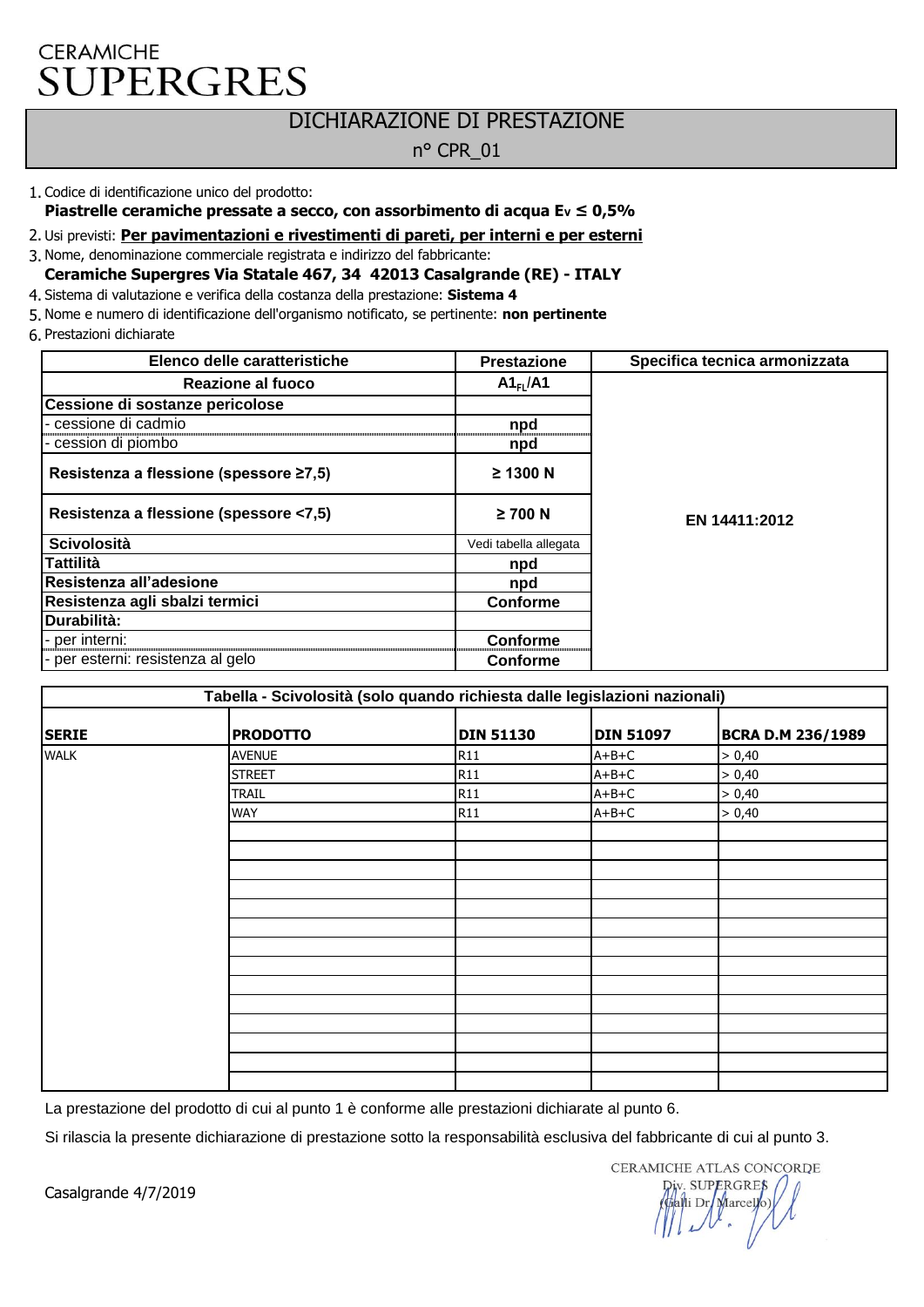### DECLARATION OF PERFORMANCE

n° CPR\_01

1. Unique identification code of the product type:

**Dry-pressed ceramic tiles, with water absorption E<sub>V</sub>**  $\leq$  **0,5 %** 

- 2. Intended uses: **For internal and external walls and floorings**
- 3. Name or registered trade mark, and contact address of the manufacturer:
- **Ceramiche Supergres Via Statale 467, 34 42013 Casalgrande (RE) ITALY**
- 4. System(s) of assessment and verification of constancy of performance (AVCP): **System 4**
- 5. Name and identification number of notified laboratory, if relevant: **not relevant**
- 6. Declared performances

| <b>Essential characteristics</b>                    | Performance          | <b>Harmonised technical specification</b> |
|-----------------------------------------------------|----------------------|-------------------------------------------|
| <b>Reaction to fire</b>                             | A1 <sub>FI</sub> /A1 |                                           |
| Release of dangerous substance (only for GL ceramic |                      |                                           |
| tiles):                                             |                      |                                           |
| - Cadmium                                           | npd                  |                                           |
| - Lead                                              | npd                  |                                           |
| Breaking strength (thickness ≥7,5)                  | $\geq$ 1300 N        |                                           |
| Breaking strength (thickness <7,5)                  | $\geq 700$ N         | EN 14411:2012                             |
| <b>Slipperiness</b>                                 | See table attached   |                                           |
| <b>Tactility</b>                                    | npd                  |                                           |
| <b>Bond strength/adhesion</b>                       | npd                  |                                           |
| Thermal shock resistance                            | <b>Pass</b>          |                                           |
| <b>Durability for:</b>                              |                      |                                           |
| - internal use:                                     | <b>Pass</b>          |                                           |
| - external use: freeze-thaw resistance              | Pass                 |                                           |

| Table - Slipperiness (where required by regulation) |                |                  |                  |                          |
|-----------------------------------------------------|----------------|------------------|------------------|--------------------------|
| <b>Collection</b>                                   | <b>Product</b> | <b>DIN 51130</b> | <b>DIN 51097</b> | <b>BCRA D.M 236/1989</b> |
| <b>WALK</b>                                         | <b>AVENUE</b>  | <b>R11</b>       | $A+B+C$          | > 0,40                   |
|                                                     | <b>STREET</b>  | <b>R11</b>       | $A+B+C$          | > 0,40                   |
|                                                     | <b>TRAIL</b>   | R11              | $A+B+C$          | > 0,40                   |
|                                                     | <b>WAY</b>     | <b>R11</b>       | $A+B+C$          | > 0,40                   |
|                                                     |                |                  |                  |                          |
|                                                     |                |                  |                  |                          |
|                                                     |                |                  |                  |                          |
|                                                     |                |                  |                  |                          |
|                                                     |                |                  |                  |                          |
|                                                     |                |                  |                  |                          |
|                                                     |                |                  |                  |                          |
|                                                     |                |                  |                  |                          |
|                                                     |                |                  |                  |                          |
|                                                     |                |                  |                  |                          |
|                                                     |                |                  |                  |                          |
|                                                     |                |                  |                  |                          |
|                                                     |                |                  |                  |                          |
|                                                     |                |                  |                  |                          |

The performance of the product identified in point 1 is in conformity with the declared performances in point 6. This declaration of performance is issued under the sole responsibility of the manufacturer identified in point 3.

Casalgrande 4/7/2019

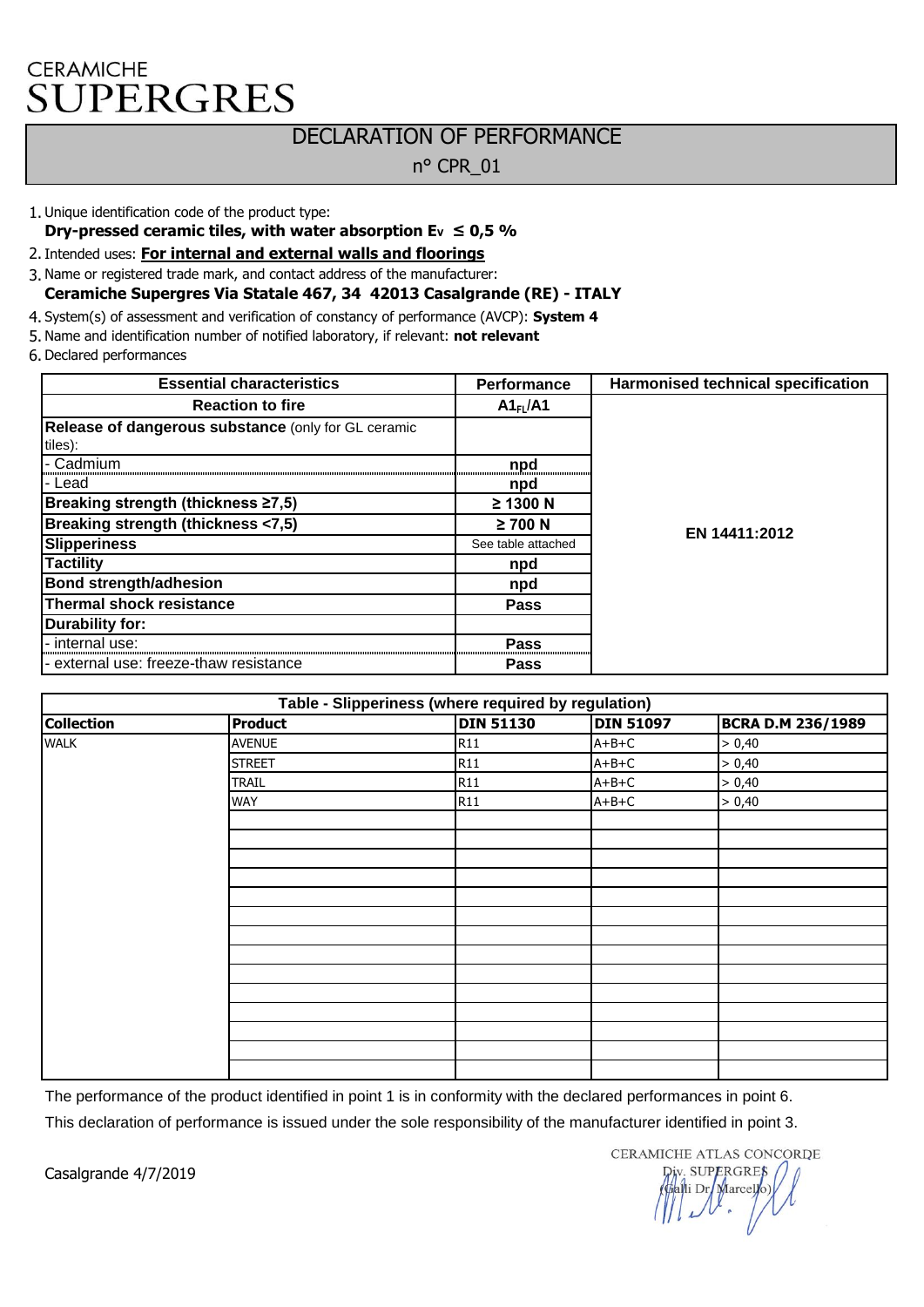## DECLARATION DE PERFORMANCE

n° CPR\_01

- 1. Code d'identification unique du type de produit unique:
- **Carreaux céramiques pressés à sec, d'absorption d'eau EV ≤ 0,5 %**
- 2. Usages prévu: **Pour revêtements de sols et murs intérieurs et extérieurs**
- 3. Nom ou marque commerciale enregistrée, adresse de contact du fabricant:
- **Ceramiche Supergres Via Statale 467, 34 42013 Casalgrande (RE) ITALY**
- 4. Système(s) d'évaluation et de vérification de la constance de performance (AVCP): **Système 4**
- 5. Nom et numéro d'identification du laboratoire notifié, le cas échéant: **not relevant**
- 6. Performances déclarées

| Caractéristiques essentielles                | Performance          | Spécification technique harmonise |
|----------------------------------------------|----------------------|-----------------------------------|
| <b>Réaction au feu</b>                       | A1 <sub>FI</sub> /A1 |                                   |
| Dégagement de substances dangereuses         |                      |                                   |
| - Cadmium                                    | npd                  |                                   |
| - Plomb                                      | npd                  |                                   |
| Force de rupture (épaisseur ≥7,5)            | ≥ 1300 N             |                                   |
| Force de rupture (épaisseur <7,5)            | $\geq 700$ N         |                                   |
| Glissance                                    | Voir tableau joint   | EN 14411:2012                     |
| <b>Tactilité</b>                             | npd                  |                                   |
| <b>Adhérence</b>                             | npd                  |                                   |
| Résistance au choc thermique                 | Conforme             |                                   |
| Durabilité pour:                             |                      |                                   |
| - usage intérieur:                           | <b>Conforme</b>      |                                   |
| - usage extérieur: résistance au gel / dégel | <b>Conforme</b>      |                                   |

| Tableau - Glissance (si requis par la réglementation) |                 |                  |                  |                          |  |
|-------------------------------------------------------|-----------------|------------------|------------------|--------------------------|--|
| <b>Séries</b>                                         | <b>Produits</b> | <b>DIN 51130</b> | <b>DIN 51097</b> | <b>BCRA D.M 236/1989</b> |  |
| <b>WALK</b>                                           | <b>AVENUE</b>   | R11              | $A+B+C$          | > 0,40                   |  |
|                                                       | <b>STREET</b>   | R11              | $A+B+C$          | > 0,40                   |  |
|                                                       | <b>TRAIL</b>    | R11              | $A+B+C$          | > 0,40                   |  |
|                                                       | <b>WAY</b>      | R11              | $A+B+C$          | > 0,40                   |  |
|                                                       |                 |                  |                  |                          |  |
|                                                       |                 |                  |                  |                          |  |
|                                                       |                 |                  |                  |                          |  |
|                                                       |                 |                  |                  |                          |  |
|                                                       |                 |                  |                  |                          |  |
|                                                       |                 |                  |                  |                          |  |
|                                                       |                 |                  |                  |                          |  |
|                                                       |                 |                  |                  |                          |  |
|                                                       |                 |                  |                  |                          |  |
|                                                       |                 |                  |                  |                          |  |
|                                                       |                 |                  |                  |                          |  |
|                                                       |                 |                  |                  |                          |  |
|                                                       |                 |                  |                  |                          |  |
|                                                       |                 |                  |                  |                          |  |

La performance du produit identifié au point 1 est en conformité avec les performances déclarées au point 6. La déclaration de performance est établie sous la seule responsabilité du fabricant identifié au point 3.

Casalgrande 4/7/2019